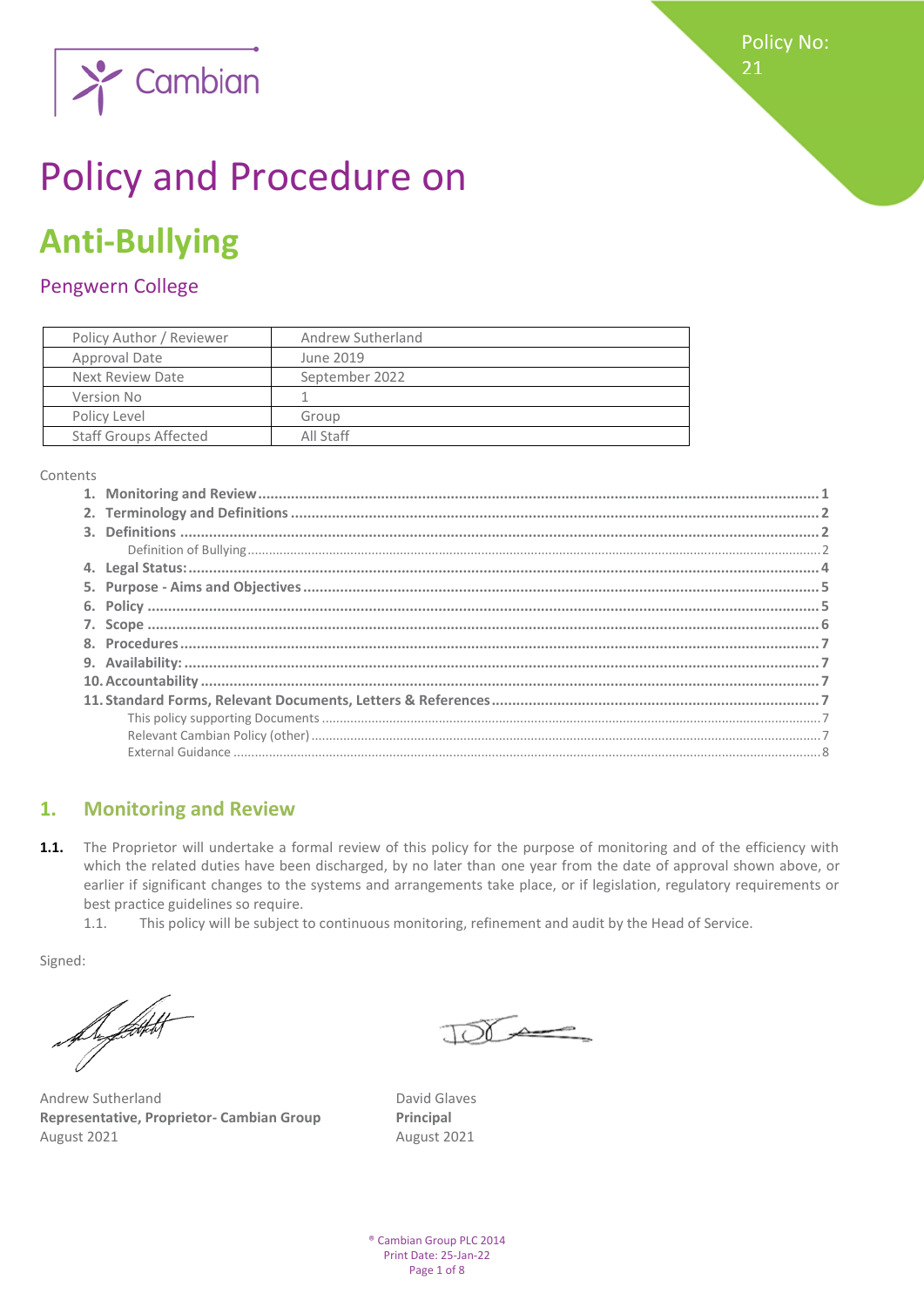

<span id="page-1-0"></span>**2.1.** Our aim is to use consistent terminology throughout this policy and all supporting documentation as follows:

| 'Establishment' or 'Location | this is a generic term which means the Children's<br>Home/school/college. Pengwern College is a Residential College                                                                                                                                            |
|------------------------------|----------------------------------------------------------------------------------------------------------------------------------------------------------------------------------------------------------------------------------------------------------------|
| <b>Individual</b>            | means any child or young person under the age of 18 or young<br>adult between the ages of 18 and 25. At Pengwern College we<br>have young people/adults attending and/or residing between the<br>ages of 16 and 25                                             |
| <b>Service Head</b>          | This is the senior person with overall responsibility for the college.<br>At Pengwern College this is the Principal who is David Glaves.*<br>dual registered locations need to include Service Head and<br>Registered Manager if they are not the same person. |
| <b>Key Worker</b>            | Members of staff that have special responsibility for Individuals<br>residing at or attending the Establishment.                                                                                                                                               |
| Parent, Carer, Guardian      | means parent or person with Parental Responsibility                                                                                                                                                                                                            |
| <b>Regulatory Authority</b>  | Regulatory Authority is the generic term used in this policy to<br>describe the independent regulatory body responsible for<br>inspecting and regulating services. At Pengwern College this is<br>Estyn / CIW.                                                 |
| <b>Social Worker</b>         | This means the worker allocated to the child/family. If there is no<br>allocated worker, the Duty Social Worker or Team Manager is<br>responsible.                                                                                                             |
| <b>Placing Authority</b>     | Placing Authority means the local authority/agency responsible<br>for placing the child or commissioning the service                                                                                                                                           |
| <b>Staff</b>                 | Means full or part-time employees of Cambian, agency workers,<br>bank workers, contract workers and volunteers.                                                                                                                                                |

## <span id="page-1-1"></span>**3. Definitions**

#### <span id="page-1-2"></span>**Definition of Bullying**

- **3.1.** Bullying is an interaction between an individual or group of people with a more powerful individual or group which is perceived or intended to cause hurt, pain, suffering, humiliation or degradation.
- **3.2.** Bullying can be defined as a deliberate, unprovoked and a repeated (over time) action to intentionally humiliate, threaten, frighten or hurt an individual or group physically or emotionally. It is often motivated by prejudice against particular groups, for example, on grounds of race, religion and belief, culture, sex, gender, homophobia, special educational needs and disability (as defined in the Equality Act 2010), or because a child is adopted or is a carer. It may occur directly or through cyber-technology such as social websites, mobile phones, text messages, photographs and email. Bullying can occur through several types of anti-social behaviour. A feature of bullying in schools is that its existence is not always immediately known or suspected by those in authority. The school recognises the seriousness of both physical and emotional bullying in causing psychological damage and even suicide. Although bullying in itself is not a specific criminal act in the UK, some types of harassing or threatening behaviour or communications could be a criminal offence; for example, under the Protection from Harassment Act 1997, the Malicious Communications Act 1988, the Communications Act 2003 and the Public Order Act 1986. If our staff consider that an offence may have been committed, we will seek assistance from the police. As part of our Behaviour Policy insert name of school believes that all children and adults have the right to live in a supportive, caring environment in which pupils feel safe and free from

| September       |  |
|-----------------|--|
| 2022            |  |
| $25$ -Jan- $22$ |  |
|                 |  |

• Cambian Group PLC 2014 **Approved by: Andrew Sutherland**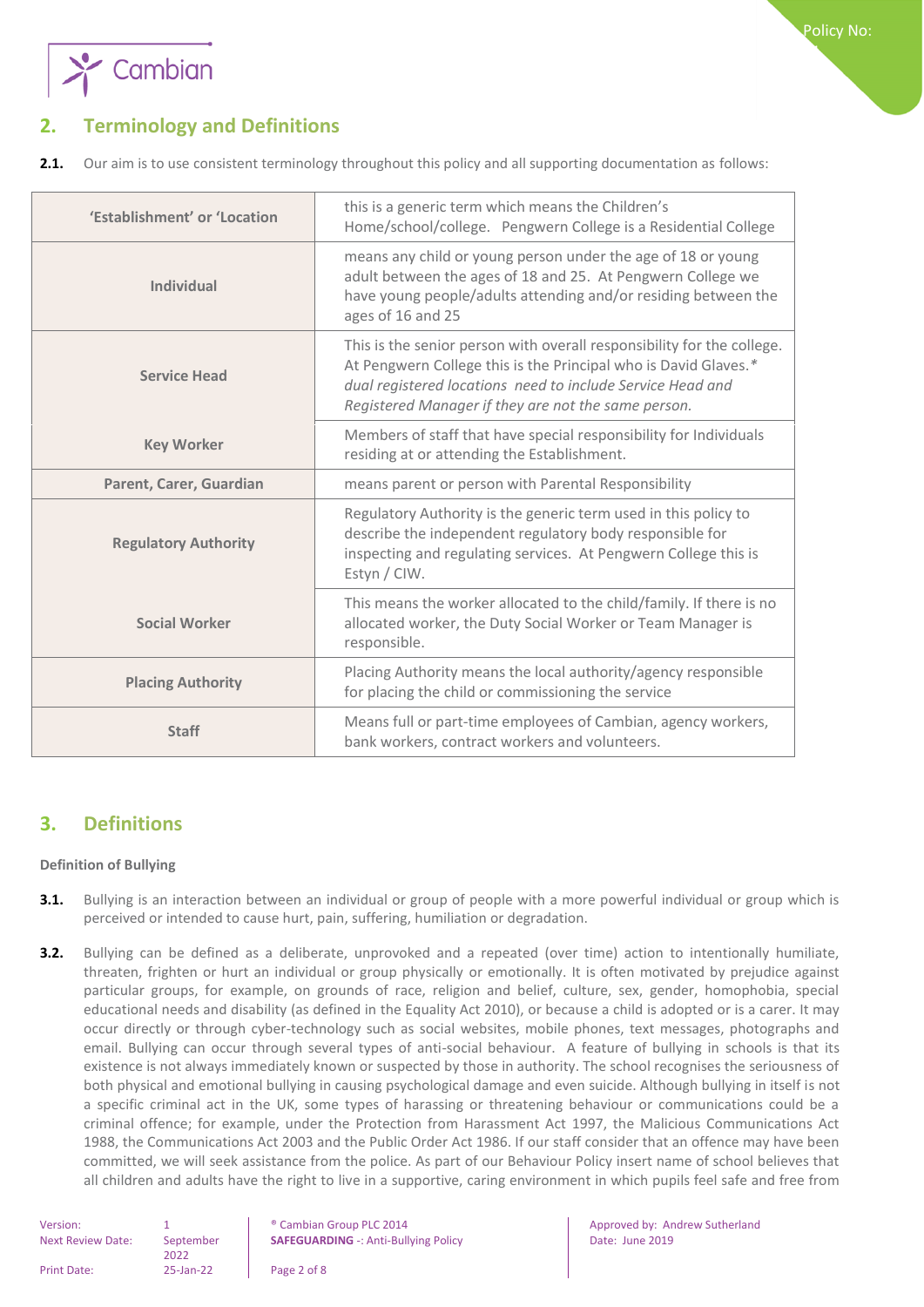

bullying and harassment that may include cyber-bullying and prejudice-based bullying related to special educational need, sexual orientation, sex, race, religion and belief, gender reassignment or disability (as defined in the Equality Act 2010), and the use of discriminatory language.

Policy No:

21

- **3.3.** Bullying can be direct or indirect:
	- 3.3.1. **Direct** forms include physical violence or threats; verbal assaults and taunts; the destruction of property; extortion and unwanted sexual interest or contact. Examples of indirect forms of bullying include ignoring and withdrawal of friendships; excluding and isolating young people; malicious gossip; offensive and threatening texting; spreading rumours and abusive or offensive graffiti. Bullying may also include being forced to become involved in criminal or anti-social behaviour.
	- 3.3.2. **Emotiona**l (indirect bullying) including isolation of others by a refusal to co-operate with them and exclusion being unfriendly, excluding, tormenting (e.g. hiding books, threatening gestures), deliberately excluding from social groups or an activity by refusal to sit next to/ talk to/ work/ co-operate with others and refusal to follow staff instructions to do the above, or malicious rumours, e-mails or text messages, and also exclusion from play/discussions etc. with those whom they believe to be their friends.
	- 3.3.3. **Physical** harm or its threat including the abuse of personal property jostling, serious fighting, pushing, kicking, hitting, taking or hiding belongings, punching or any use of violence; deliberately destroying or damaging work or possessions or removing personal property, use of weapons/threatening use of weapon (or any object which could be used as a weapon), intimidation through physical gestures and actions.
	- 3.3.4. **Cyber** not occurring face to face but rather through electronic means including, but not limited to, social networking sites, internet and intranet sites, email, instant messaging, by mobile phone including through text messages and phone calls, photographs both real and manipulated and so on.
		- Increasingly, bullying is happening through new technology. This can involve sending inappropriate or hurtful text messages, emails or instant messages, posting malicious material online (e.g. on social networking websites) or sending or posting offensive or degrading images and videos. 'Cyberbullying' as it is often called, night take the form of 'real world' bullying being played out online. Situations may be deliberately engineered in order to photograph someone in a humiliating way and circulate this online. It can be particularly insidious because of the potential to follow children wherever they are, including in the home.
		- "Cyber-bullying is an aggressive, intentional act carried out by a group or individual, using electronic forms of contact, repeatedly over time against a victim who cannot easily defend him or herself." We recognise that the advent of cyber-bullying adds a new and worrying dimension to the problem of bullying as there no safe haven for the person being bullied. Unlike other forms of bullying, cyber-bullying can follow children and young people into their private spaces and outside school hours. Cyber-bullies can communicate their messages to a wide audience with remarkable speed, and can often remain unidentifiable and unseen. ICT may be used to send threatening pictures or messages to others.
		- Seven categories of cyber-bullying have been identified:
			- o **Text message** bullying involves sending unwelcome texts that are threatening or cause discomfort;
			- o **Picture/video-clip** bullying via mobile phone cameras is used to make the person being bullied feel threatened or embarrassed, with images usually sent to other people. 'Happy slapping' involves filming and sharing physical attacks;
			- o **Phone call** bullying via mobile phone uses silent calls or abusive messages. Sometimes the bullied person's phone is stolen and used to harass others, who then think the phone owner is responsible. As with all mobile phone bullying, the perpetrators often disguise their numbers, sometimes using someone else's phone to avoid being identified;
			- o **Email bullying** uses email to send bullying or threatening messages, often using a pseudonym for anonymity or using someone else's name to pin the blame on them.
			- o **Online grooming**, Chat room and Social Networking Site abuse involves sending menacing or upsetting responses to children or young people.
			- o Bullying through **instant messaging** (IM) is an Internet-based form of bullying where children and young people are sent unpleasant messages as they conduct real-time conversations online;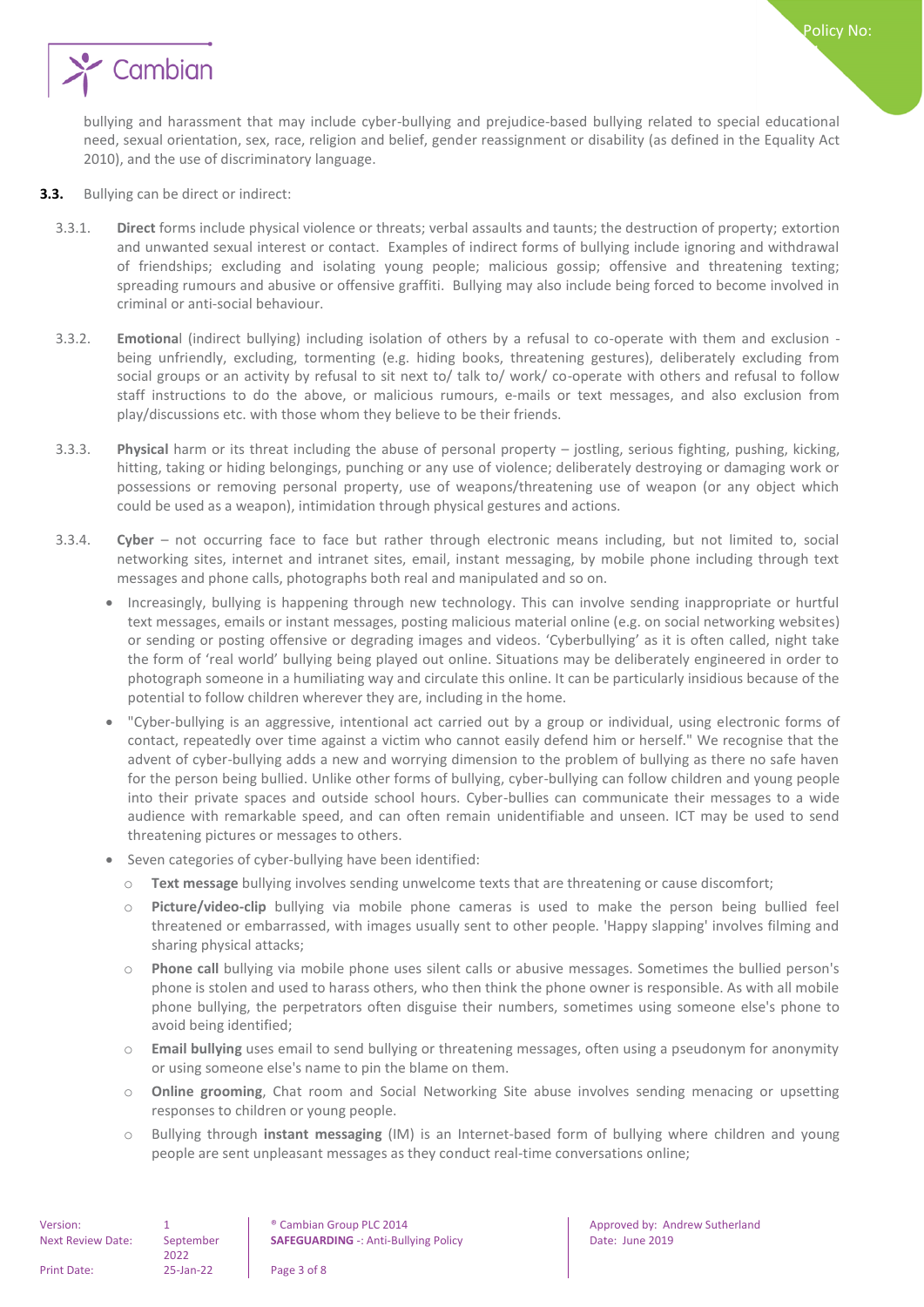

- o Bullying via **websites** includes the use of defamatory blogs (web logs), personal websites and online personal polling sites. There has also been a significant increase in social networking sites for young people, which can provide new opportunities for cyber-bullying.
- Because of the anonymity that new communications technologies offer, anyone with a mobile phone or Internet connection can be a target for cyber-bullying. Furthermore, bullies can reach much larger numbers within a peer group than they can with conventional bullying. Vindictive comments posted on a website, for instance, can be seen by a large audience, as can video clips sent by mobile phone. Most cyber-bullying is done by children of the same age. Although it leaves no visible scars, cyber-bullying of all types can be extremely destructive. Research has found that:
	- o Between a fifth and a quarter of children have been cyber-bullied at least once over the previous few months;
	- $\circ$  Phone calls, text messages and email are the most common forms of cyber-bullying;
	- o There is more cyber-bullying outside school than in;
	- o Girls are more likely than boys to be involved in cyber-bullying in school, usually by phone;
	- o For boys, text messaging is the most usual form of cyber-bullying, followed by picture/video clip or website bullying;
	- o Picture/video clip and phone call bullying are perceived as the most harmful forms of cyber-bullying;
	- o Website and text bullying are equated in impact to other forms of bullying;
	- o Around a third of those being cyber-bullied tell no one about the bullying.
- **3.4.** Cambian Children's Services takes all form of bullying seriously and is particularly concerned to take action in relation to incidents which include racist, sexist, disability or homophobic elements. In these cases such issues will be specifically addressed with the bully (and his / her parent / carer / staff as appropriate) in the course of incident management.
	- **Racist**  Bullying directed at individuals of a certain race, culture, ethnicity, language, faith, community, national origin or national status. The distinctive feature of racist bullying is that the victim is attacked not as an individual but as the representative of a family, community or group. This is an area where schools are required to keep statistics about incidents.
	- **Cultural** focusing on and/or playing off perceived cultural differences or similar. Sexist covers a wide range of behaviour from name calling to physical sexual assault. It is the use of sexual language or negative stereotyping on the basis of gender. Sexual - is unwanted or inappropriate physical contact or sexual innuendo.
	- **Homophobic** This is bullying which is directed towards people who are openly gay, bisexual, are perceived as gay, or show characteristics. Heterosexual young people subject to homophobic bullying are less reluctant to report it as this may enforce the stereotypical way that they are already viewed by others so sensitivity and positive support is required for victims.
	- **Religious** Attacking faith, belief, religious practice or custom. Special Educational Needs and Disability remarking upon, drawing attention to, or discriminating against persons with physical disabilities or learning difficulties or other identified special educational needs such as emotional and behavioural disabilities (EBD) and Specific Learning Difficulties (SLD) - (Dyslexia, Dyscalculia and Dyspraxia.
- **3.5. Verbal** Name-calling, sarcasm, spreading rumours, making snide comments, teasing, humiliating others, threatening others, inciting others to humiliate and threaten others.
- **3.6. Written** Spreading rumours, writing or printing unkind or malicious on paper.

#### <span id="page-3-0"></span>**4. Legal Status:**

- **4.1.** Complies with Part 3, paragraph 10 of The Education (Independent School Standards Compliance Record) (England) (Amendment) Regulations.
- **4.2.** Cambian Group complies with legislation / regulations and requirements under the Quality Standards 2015 Social Care, England Children and Young Persons, England The Children's Homes (England) Regulations 2015. The Health and Social Care Act 2008 (Regulated Activities) Regulations 2015. Care Home (Wales) Regulation 2002

**SAFEGUARDING** -: Anti-Bullying Policy **Date: University Policy** Date: June 2019

Version: 1 1 8 | ® Cambian Group PLC 2014 | Approved by: Andrew Sutherland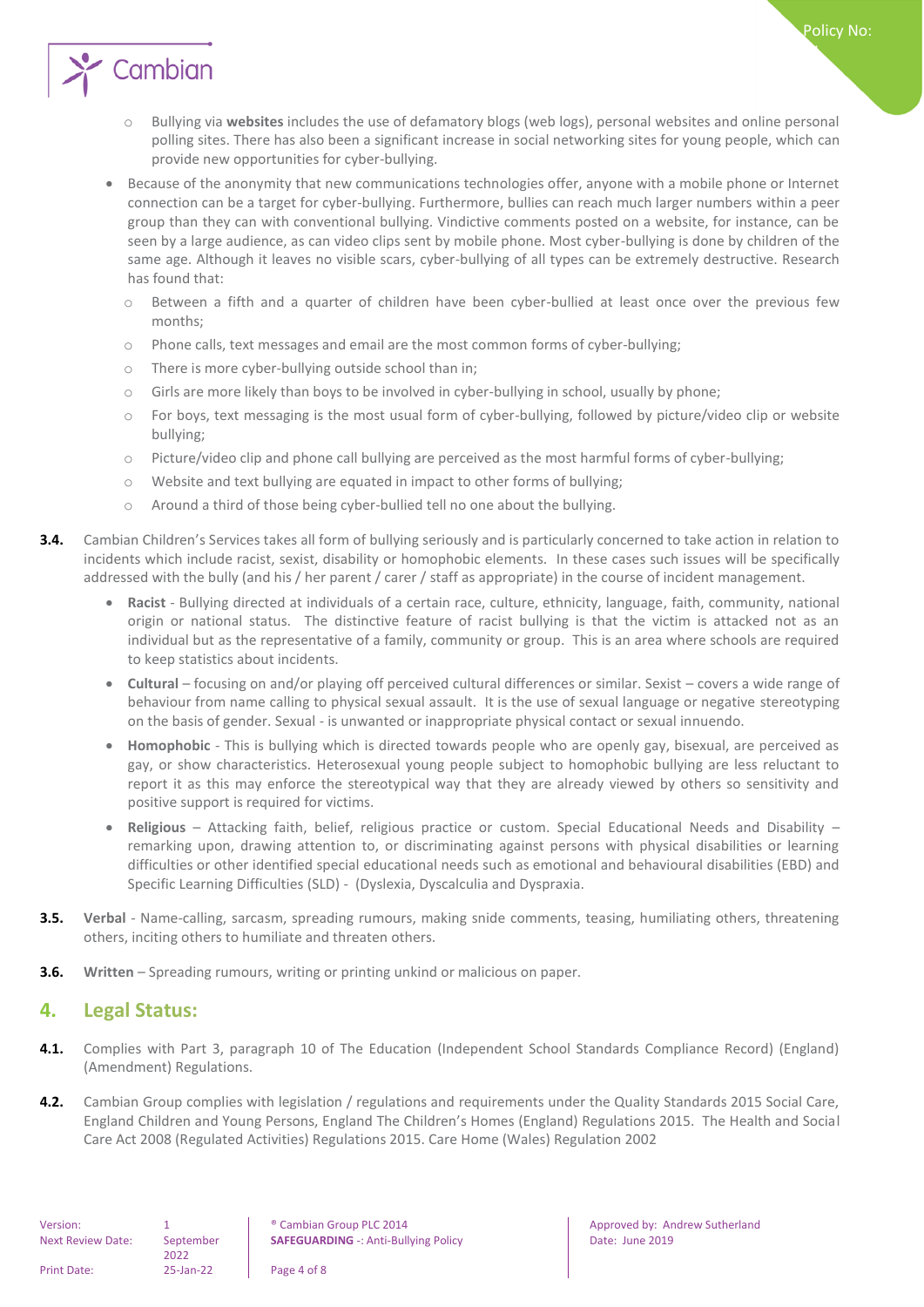

- **4.3.** Preventing and Tackling Bullying: Advice for Headteacher, staff and governing bodies: DfE Guidance (October 2014): and the relevant aspects of Safe to Learn, embedding anti-bullying work in schools. Supporting children and young people who are bullied: advice for schools: DfE Guidance (March 2014). Cyberbullying: advice for Headteacher and school staff: (November 2014). Advice for parents and carers on cyberbullying: (November 2014) along with having regard for the guidance set out in the DfE (Don't Suffer in Silence booklet).
- <span id="page-4-0"></span>**4.4.** Has regard to the Equality Act 2010 and the Public Sector Equality Duty.

### **5. Purpose - Aims and Objectives**

- **5.1.** To seek to create a culture in which bullying of any kind is not accepted by anyone.
- **5.2.** To enable all staff to understand what constitutes bullying.
- **5.3.** We make it clear to Individuals, staff and parents that bullying is completely unacceptable. We strongly believe, as part of our behaviour policy, that Individuals have the right to study in a safe, supportive and secure environment, free from physical threats, verbal taunts and any form of harassment. Incidents of bullying threaten this and cause enormous stress to victims. We are therefore strongly committed to the avoidance of bullying in all its forms.
- **5.4.** To provide a clear framework for dealing with incidents of bullying, ensuring that bullies are dealt with swiftly and firmly. Our straightforward procedures make it easy to report bullying, including cyber bullying and bullying outside of school. Therefore if bullying does occur, Individuals should be able to tell, and know that incidents will be dealt with promptly and effectively.
- **5.5.** For all staff to be vigilant in recognising if bullying is taking place, and deal with it thoroughly and with sensitivity. Our aim is to promote positive relationships amongst all and to develop a culture in which individuals are listened to and their concerns taken seriously.
- **5.6.** We believe that the principle means of prevention is through the maintenance of conditions where bullying is less likely to flourish and is more easily detected. All Individuals are known to us personally and it is therefore easier for us to detect signs of possible distress. Moreover, we feel that it is important that they have free and informal access to the Head of Service and other staff. This can be seen in the procedures we adopt. However, a formal anti-bullying policy is of utmost importance. We aim to promote a transparency in human relationships so that children and young people, by default, are held to account for the feelings they may evoke in others.
- **5.7.** This policy applies to all activities both on and away from the location.
- **5.8.** In the event of bullying taking place among the staff, the Head of Service should be informed and appropriate decisions made with possible reference to the relevant Employment Policies and Procedures. Accusations of bullying of an Individual by members of staff will be investigated thoroughly.
- **5.9.** Members of staff to whom disclosures are made should initiate the following procedures themselves and/or consult with the relevant staff as appropriate. All disclosures, whether from an Individual, a parent, a member of staff or a volunteer should be taken seriously and treated with sensitivity. The victim(s) should be made aware that their safety is considered to be of paramount importance.

#### <span id="page-4-1"></span>**6. Policy**

- **6.1.** To proactively work to prevent and eliminate any form of bullying by:
	- 6.1.1. promoting good behaviour and positive relationships based on mutual respect. making pupils fully aware of the school's policy through, for example, a list of expectations;
	- 6.1.2. ensuring pupils understand that if they have been bullied or have witnessed bullying, they should tell a member of staff, their parents or any helpful adult or friend;
	- 6.1.3. promoting anti-bullying using educational elements such as our scheme for Personal, Social, Health, Economic education (PSHE)education assemblies, circle time, projects, drama, stories, literature, with discussion of differences between people and the importance of avoiding prejudice based language;

| Version:                 |                 | <sup>®</sup> Cambian Group PLC 2014         |
|--------------------------|-----------------|---------------------------------------------|
| <b>Next Review Date:</b> | September       | <b>SAFEGUARDING -: Anti-Bullying Policy</b> |
|                          | 2022            |                                             |
| Print Date:              | $25$ -Jan- $22$ | Page 5 of 8                                 |

Approved by: Andrew Sutherland Date: June 2019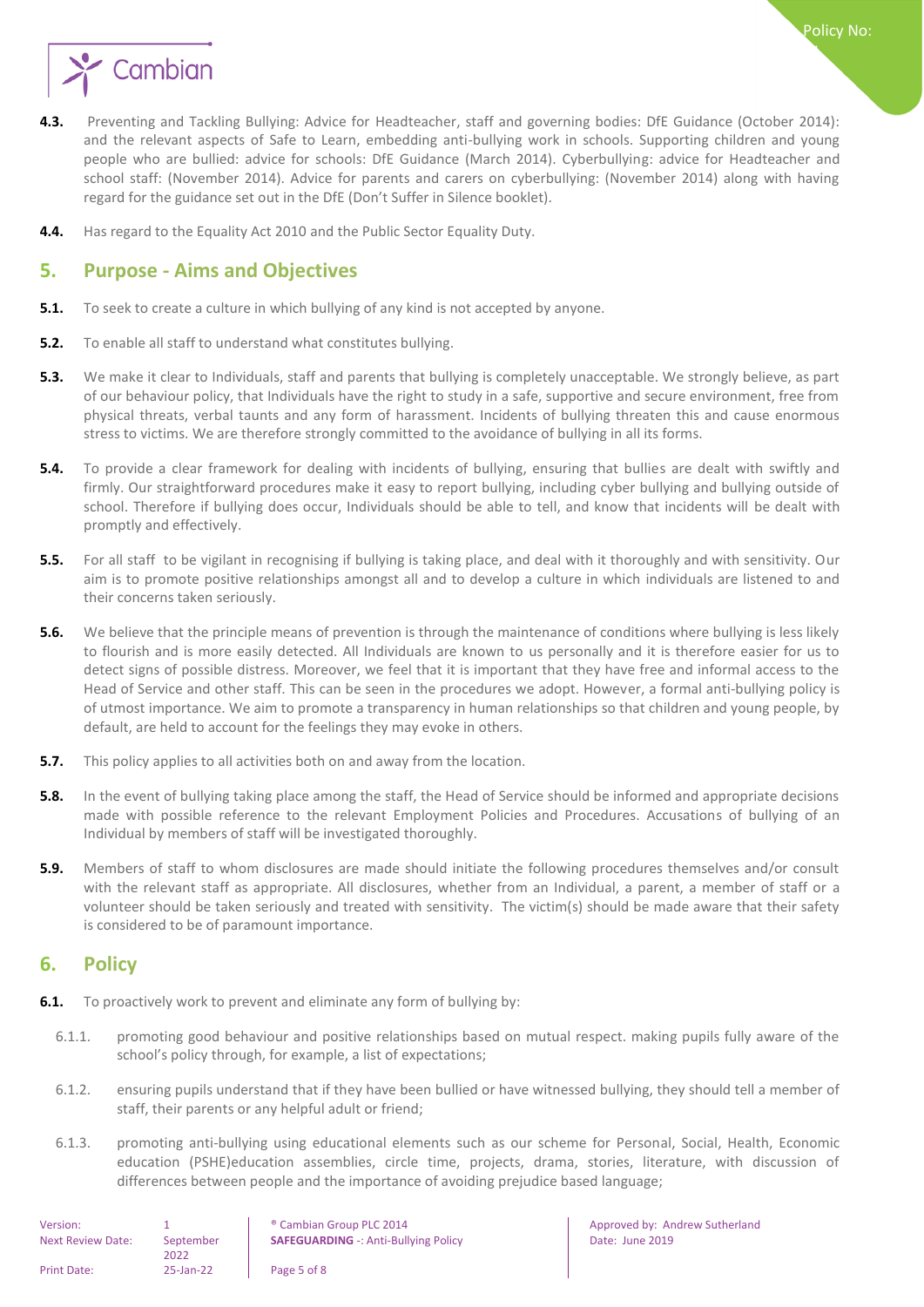

- 6.1.4. developing Social and Emotional Aspects of Learning (SEAL) throughout insert name of school and the curriculum;
- 6.1.5. informing parents by various means of the school's anti-bullying policy whilst encouraging them to support it;
- 6.1.6. providing counselling and help for victims of bullies and for bullies themselves ;
- 6.1.7. imposing reasonable, proportionate and consistent sanctions as and when necessary;
- 6.1.8. developing initiatives to raise awareness of the negative impact of bullying by any member of our community such as an anti-bullying assembly and peer mentoring;
- 6.1.9. familiarising all staff with the anti-bullying policy through In-Service training and Professional Development to ensure it is applied consistently and fairly and by showing respect for all, that they act as good role models for Individuals.
- **6.2.** For all Cambian Children's Services staff / carers to address issues of bullying in a consistent manner
- **6.3.** To make young people, parents / carers and staff aware of what steps to take when an incident of bullying has occurred.
- **6.4.** To demonstrate to bullies that their behaviour is unacceptable and to reassure victims that action will be taken to keep them safe, which includes strategies to address bullies' problematic behaviour in a fair, firm, non-oppressive manner and to provide them with support to enable them to change their behaviour.
- **6.5.** To clarify issues of responsibility for responding to incidents of bullying and to emphasise to staff, young people, parents and other interested parties the company's 'zero tolerance' attitudes towards bullying behaviour.
- **6.6.** To eliminate intimidating behaviour and promote an ethos in which each young person is safe and able to realise their full potential.
- **6.7.** To reassure parents / carers and placing social workers that the company takes the issue of bullying seriously and will take the necessary action to minimise its impact on the young people who live and are educated there in.
- **6.8.** To ensure records are kept to evaluate the effectiveness of the approach or to enable patterns to be identified.
- **6.9.** To ensure that each Individual is treated fairly and with respect.
- **6.10.** Bullying can take place between pupil and pupil, staff and staff and staff and pupil. We consider the pastoral care of the pupils and staff to be of prime importance. In class, this role largely rests with the class teacher. It is school policy that any misdemeanour will be dealt with by the member of staff present when it occurs, whether in the playground, classroom, cloakroom or any part of the school. A common code of behaviour is expected from everyone at Insert name of School (see Behaviour Policy). All staff and volunteers at Insert name of School are expected to treat each other with a professional level of respect. The term 'bullying' is commonly associated with acts of violence but nonphysical bullying is experienced by many pupils at some period during their school career. We believe that all children and staff should be able to work and play without any fear of being bullied by any other person. Bullying is not tolerated and all accusations are to be taken seriously and dealt with. Bullying can take place between pupil and pupil, staff and staff and staff and pupil. We consider the pastoral care of the staff and children to be of prime importance. In class this role largely rests with the class teacher. It is school policy that any misdemeanour will be dealt with by the member of staff present when it occurs, whether in the playground, classroom, cloakroom or any part of the school. A common code of behaviour is expected from everyone in the school (see Behaviour Policy). All staff and volunteers at our school are expected to treat each other with a professional level of respect.

#### <span id="page-5-0"></span>**7. Scope**

**7.1.** The policy applies to all incidents of bullying between young people whether they occur within or outside the setting including cyber bullying. If there are concerns about young people being bullied by staff / carers, these will be addressed through the Whistle-blowing / Safeguarding Policies.

Next Review Date: September 2022 Print Date: 25-Jan-22 Page 6 of 8

Version: 1 1 8 | ® Cambian Group PLC 2014 | Approved by: Andrew Sutherland **SAFEGUARDING** -: Anti-Bullying Policy **Date: University Policy** Date: June 2019

Policy No: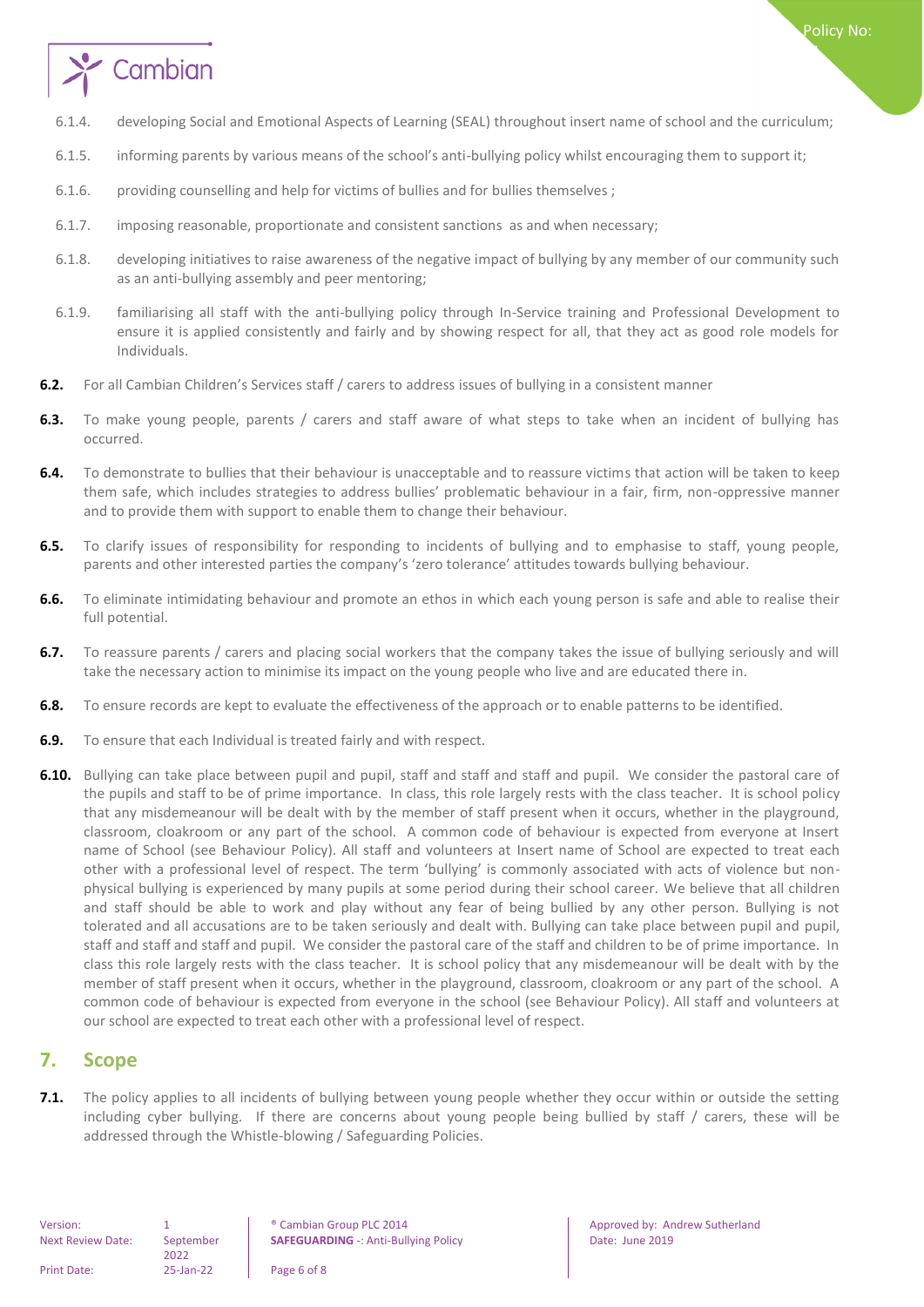

- **7.2.** If a young person is being bullied by another young person with whom they attend School or who lives in another establishment the same procedures apply. If a young person is bullied or bullies others while on contact visits this information will be shared with the young person's Social Worker and a strategy agreed to manage / prevent further incidents.
- **7.3.** Where there are concerns around staff on staff bullying, these will be addressed through the Harassment & Bullying Policy, Whistle Blowing policy and Code of Conduct.

#### <span id="page-6-0"></span>**8. Procedures**

- **8.1.** Heads of Service for all Cambian locations are responsible for ensuring that clear local procedure is in place to support this policy for preventing and managing bullying incidents and that the procedure is routinely reviewed to reflect current and up to date local procedures and protocols.
- 8.2. Procedures for the prevention and management of bullying incidents are underpinned by this policy and are set out in localised procedures using templates for each of our service types.

#### <span id="page-6-1"></span>**9. Availability:**

**9.1.** This policy and supporting procedure for each location is made available to parents, carers, staff and Individuals at the location office and where appropriate on the location's website.

#### <span id="page-6-2"></span>**10. Accountability**

- **10.1.** All Heads of Service have day-to-day operational responsibility for this policy, and ensuring that all staff who may deal with concerns or investigations under this policy receive regular and appropriate guidance on its use.
- **10.2.** All colleagues are responsible for the success of this policy and should ensure that they use it to disclose any suspected danger or wrongdoing.

#### <span id="page-6-3"></span>**11. Standard Forms, Relevant Documents, Letters & References**

#### <span id="page-6-4"></span>**This policy supporting Documents**

- **11.1.** Anti-Bullying Procedures
- **11.2.** Bullying Report Form
- **11.3.** ICT-Based Forms of Abuse (including Cyber-Bullying) Policy
- **11.4.** Anti-Bullying: Parents and Pupils Information Sheets,
- **11.5.** Anti-Bullying Code
- <span id="page-6-5"></span>**11.6.** The School Rules, What to do if you are Worried

#### **Relevant Cambian Policy (other)**

- **11.7.** Equality And Diversity including Equal Opportunities and Racial Harassment
- 11.8. e-Safety Policy including ICT Acceptable Use
- **11.9.** Harassment and Bullying Policy- GHR 02

2022

Print Date: 25-Jan-22 Page 7 of 8

- **11.10.** Positive Behaviour Management Policy (including Sanctions, Rewards, and Exclusions)
- **11.11.** Safeguarding Policy And Procedures including Child Protection
- **11.12.** Staff Code of Conduct

Version: 1 1 8 | ® Cambian Group PLC 2014 | Approved by: Andrew Sutherland